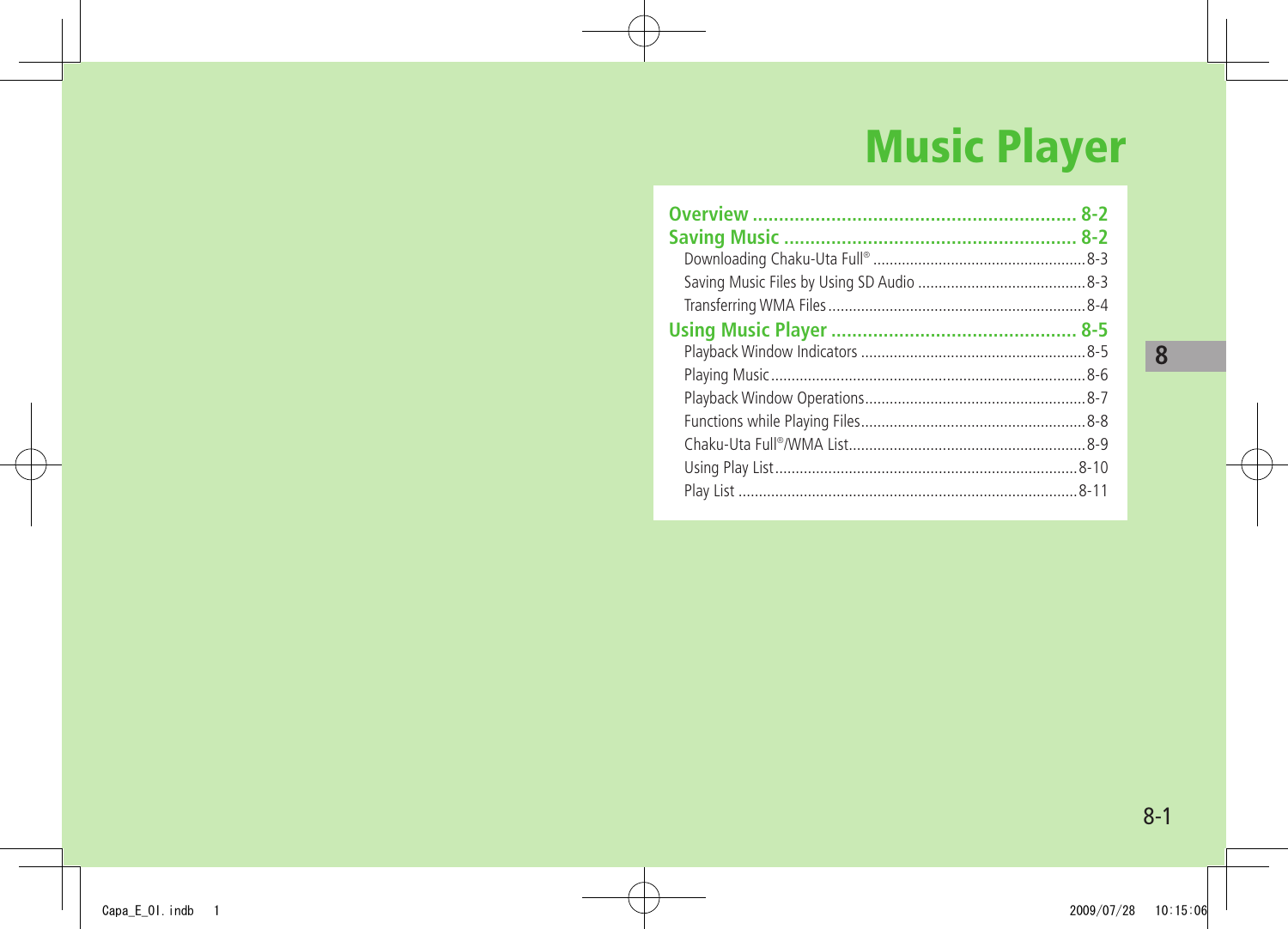# <span id="page-1-0"></span>**Overview**

## **Play music saved on 931P/microSD Card.**

 $\bullet$  Play List:  $\angle$ PP.8-10

## **Notes**

- Files may not play due to file support issues or microSD Card status, etc.
- When battery is low, Music Player cannot play files.
- When battery is low during playback, confirmation appears.
- Playback pauses for incoming calls or Alarm. Playback resumes after calls are received or Alarm sounds.

### **Music Illumination**

- Notification Light illuminates when playback starts. When playback starts during charging, Music Illumination lights before Charging Indicator.
- To turn off light, set **Music** to **OFF** in Notification Light setting (c<sup>2</sup><sub>P</sub>P. 18-10).

#### **Note**

● Use earphone when listening to music.

**Tip** ●Use Bluetooth® Device for Wireless Playback (c今P.10-10)

# **Saving Music**

## **Save Music to play on Music Player.**

| <b>Download</b><br>Chaku-Uta Full®<br>$(2P.8-3)$       | Open site link to download and save songs<br>Supported file format: SMC, MPEG-4<br>(MPEG-4 AAC, MPEG-4 AAC+ (HE-AAC),<br>Enhanced aacPlus) |
|--------------------------------------------------------|--------------------------------------------------------------------------------------------------------------------------------------------|
| <b>Save Music via</b><br>SD Audio $(\mathcal{F}P.8-3)$ | Save music CD songs via PC to microSD Card in<br>AAC format<br>Supported file formats: MPEG-2 AAC,<br>MPEG-2 AAC+SBR                       |
| <b>Save WMA files</b><br>$(2P.8-4)$                    | Save Windows Media® Audio (WMA) files in PC<br>to microSD Card via Windows Media® Player<br>Supported file formats: WMA                    |

● Some files may not play even if format is supported.

● Copy protected files do not play after license expiry (Content Key:  $2P.9-5$ ).

## **Copy Protected Files**

Copy protected files may not play, be saved or forwarded. To play a copy protected file, obtain Content Key ( $\mathcal{F}P.9-5$ ). Confirm file expiry date or usage limitations (Music info: r  $\mathcal{F}P.8-8$ ).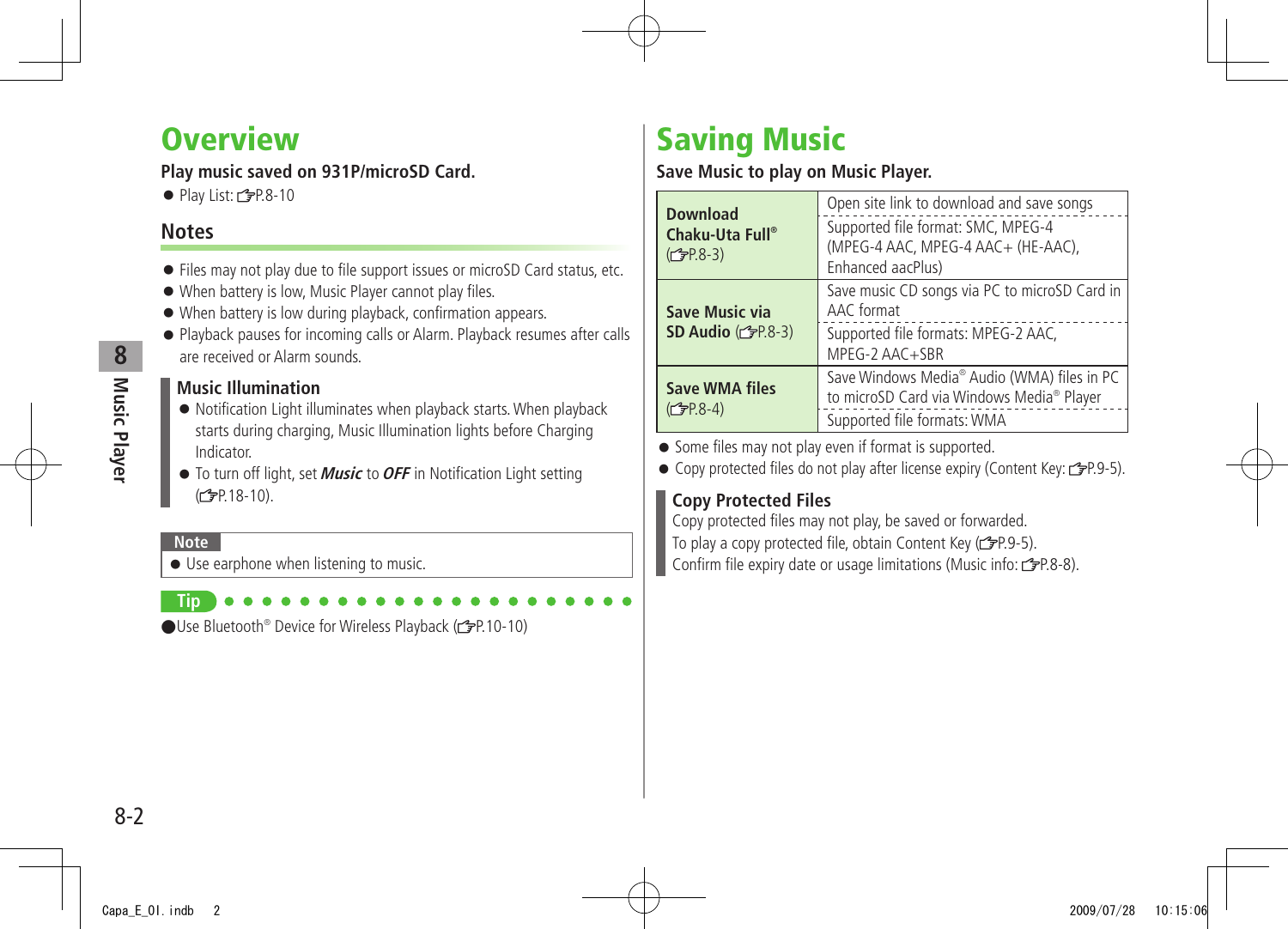# **8** Music Player **Music Player**

#### <span id="page-2-0"></span>**Saving Music Files on PCs**

When saving music files for use with 931P, observe the following guidelines:

- Copyrighted Works
	- ・ Do not infringe on third party/intellectual property rights.
	- ・ Music files are limited to private use.
- Obtain software to convert file format.
	- ・ Refer to websites providing software.
	- ・ Performance of some software types is not guaranteed.

## **Downloading Chaku-Uta Full®**

#### **Access websites directly from Music Player to download Chaku-Uta Full® files.**

● View details (price, expiry date, etc.) on source website.

#### **Main Menu ▶ Music Player ▶ Data Manager ▶ Main Folder Download Music**

## **1 YES**

931P connects to the Network and Download site appears.

● Follow onscreen instructions to download files.

#### **Note**

● Alternatively, follow these steps to access Download site: **Main Menu ▶ Data Folder ▶ Music ▶ Main Folder Download Music** YES

## **Saving Music Files by Using SD Audio**

## **Note**

- Saving music files requires following:
	- ・ 931P
	- ・ microSD Card (commercial item)
	- ・ USB cable (not included)
	- ・ PC (Windows® XP, Windows Vista®)
	- ・ Software for PC (commercial item)
		- Panasonic brand "SD-Jukebox" is recommended. Purchase SD-Jukebox from website below:
		- http://club.panasonic.jp/mall/sense/ (Japanese only)
	- ・ Music CD to save

### **Main Menu > Settings > Connectivity > USB Mode**  $\triangleright$  **microSD Mode**

- **1** Connect 931P to a PC via USB cable
- **2** Activate SD-Jukebox on PC
- **3** Set a music CD on PC
- **4** Save music files to micro SD Card
	- See SD-Jukebox manual for usage information.
	- After saving, release USB cable from 931P.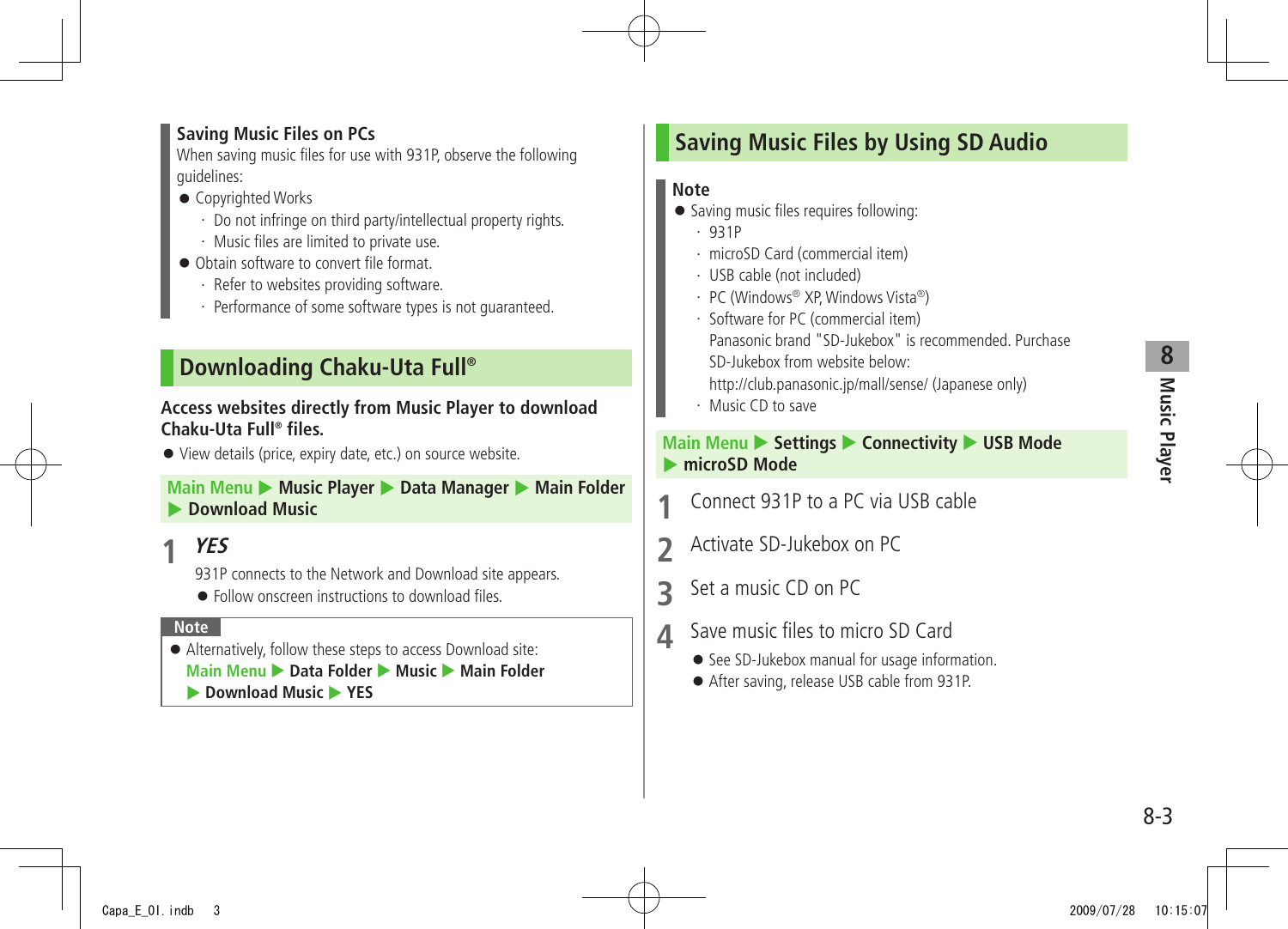## <span id="page-3-0"></span>**Transferring WMA Files**

#### **Transfer WMA files from PC to microSD Card via Windows Media® Player. Up to 600 files can be saved per microSD Card.**

- Use PC with Windows Media<sup>®</sup> Player installed.
- When using Windows Media® Player 10 (10.00.00.3802 or later)/11 on Windows® XP, use Windows® XP Service Pack 2 or later.
- When using Windows Vista®, use Windows Media® Player 11.
- Insert microSD Card into 931P before preparing USB cable (Transferring Data via USB Cable: (PP.10-12)

### **Main Menu ▶ Settings ▶ Connectivity ▶ USB Mode MTP Mode**

**1** Connect 931P to a PC via USB cable

Follow Windows Media<sup>®</sup> Player operations to transfer WMA files from PC to microSD Card.

- Refer to Windows Media<sup>®</sup> Player Help for operations.
- Terminate all software applications before disconnecting USB cable.

#### **Note**

- Do not remove microSD Card while transferring files to microSD Card. Files may be damaged.
- WMA files overwrite existing files with same name in handset when copied from PC. To check file names, refer to Windows Media® Player Help.
- 931P may not recognize WMA files saved to a microSD on a different handset. Handset may not recognize WMA files from PCs if **USB Mode** is set to **MTP Mode**. Delete WMAudio and WMSystem folders in My Items (MY FOLDER) on microSD, or format microSD Card ( $\mathscr{L}$ P.9-18) via PC. Formatting microSD deletes all saved files.
- To play WMA files on handset, save files to WMFile (repr.9-20) on microSD Card and play the files from PC Movies folder in Data Folder.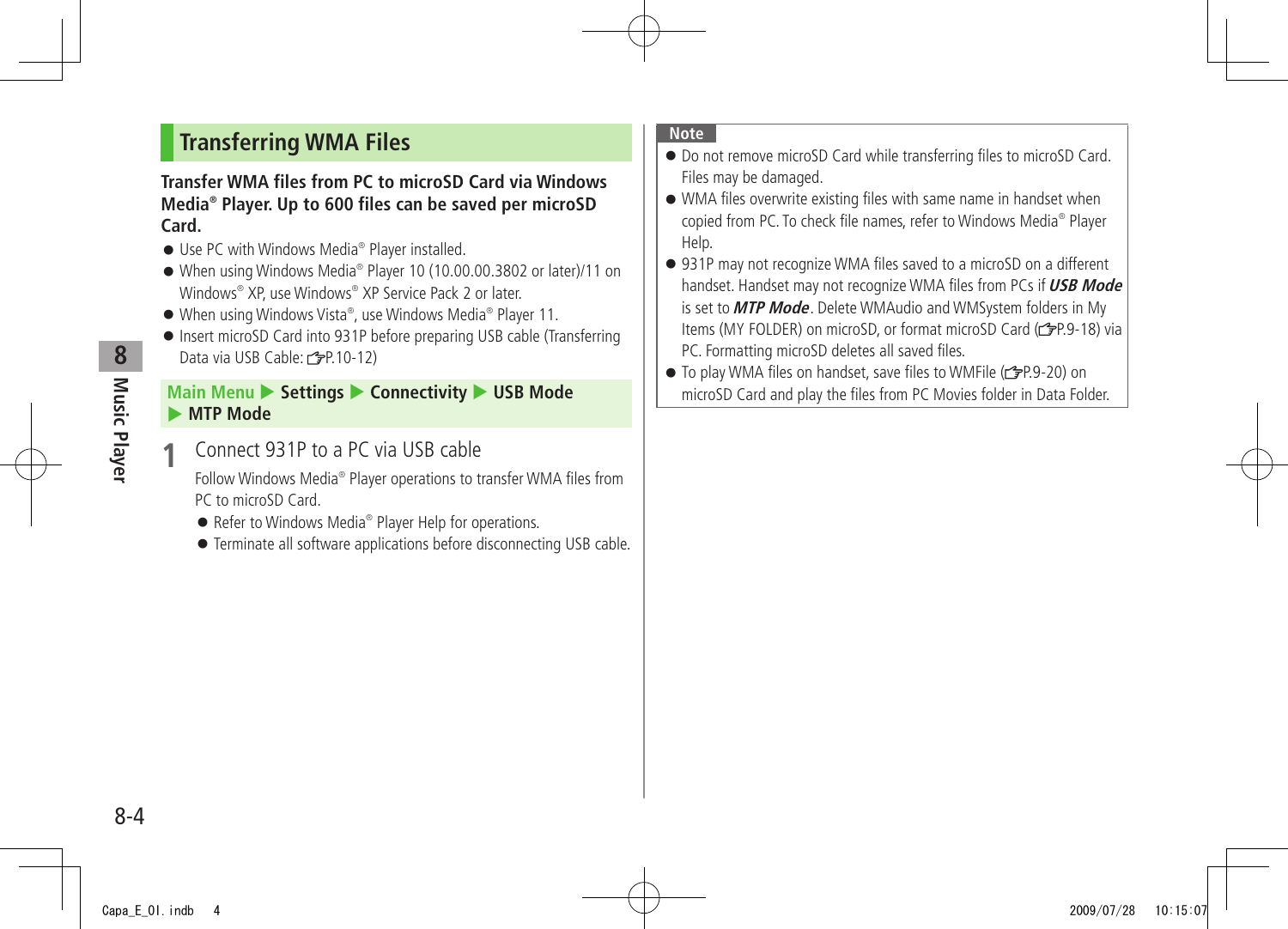# <span id="page-4-0"></span>**Using Music Player**

# **Playback Window Indicators**



|            | <b>Item</b>                                | <b>Description</b>                                                                              |
|------------|--------------------------------------------|-------------------------------------------------------------------------------------------------|
| $\bf{0}$   | File Number/Total Number                   |                                                                                                 |
| ❷          | Title                                      |                                                                                                 |
| ❸          | Artist                                     |                                                                                                 |
| ❹          | Status                                     |                                                                                                 |
| ❺          | Elapsed Time/Total Time                    |                                                                                                 |
| $\bf{G}$   | Play Mode Indicators                       | l Play only one<br>Repeat one<br>Repeat all<br>$\geq$ Random<br>Random play&repeat<br>DEMO DEMO |
| ❼          | <b>Equalizer Setting</b>                   | <b>NORMAL Normal</b><br>H.BASS1 H.BASS1<br>H.BASS2 H.BASS2<br><b>TRAIN</b> Train                |
| ❸          | Stereo/Monaural                            | <b>STEREO</b> Stereo<br><b>MONO</b> Monaural                                                    |
| ❸          | Listening Setting                          | <b>SURROUND</b> Surround-sound<br>NATUR1<br>Natur 1<br><b>NATUR2</b> Natur 2                    |
| ❶          | Remaster Setting ON                        |                                                                                                 |
| $\bf \Phi$ | Bluetooth <sup>®</sup> Device<br>Connected |                                                                                                 |
| ⊕          | Volume                                     |                                                                                                 |
| ®          | Lyric                                      |                                                                                                 |
| ❶          | URL                                        |                                                                                                 |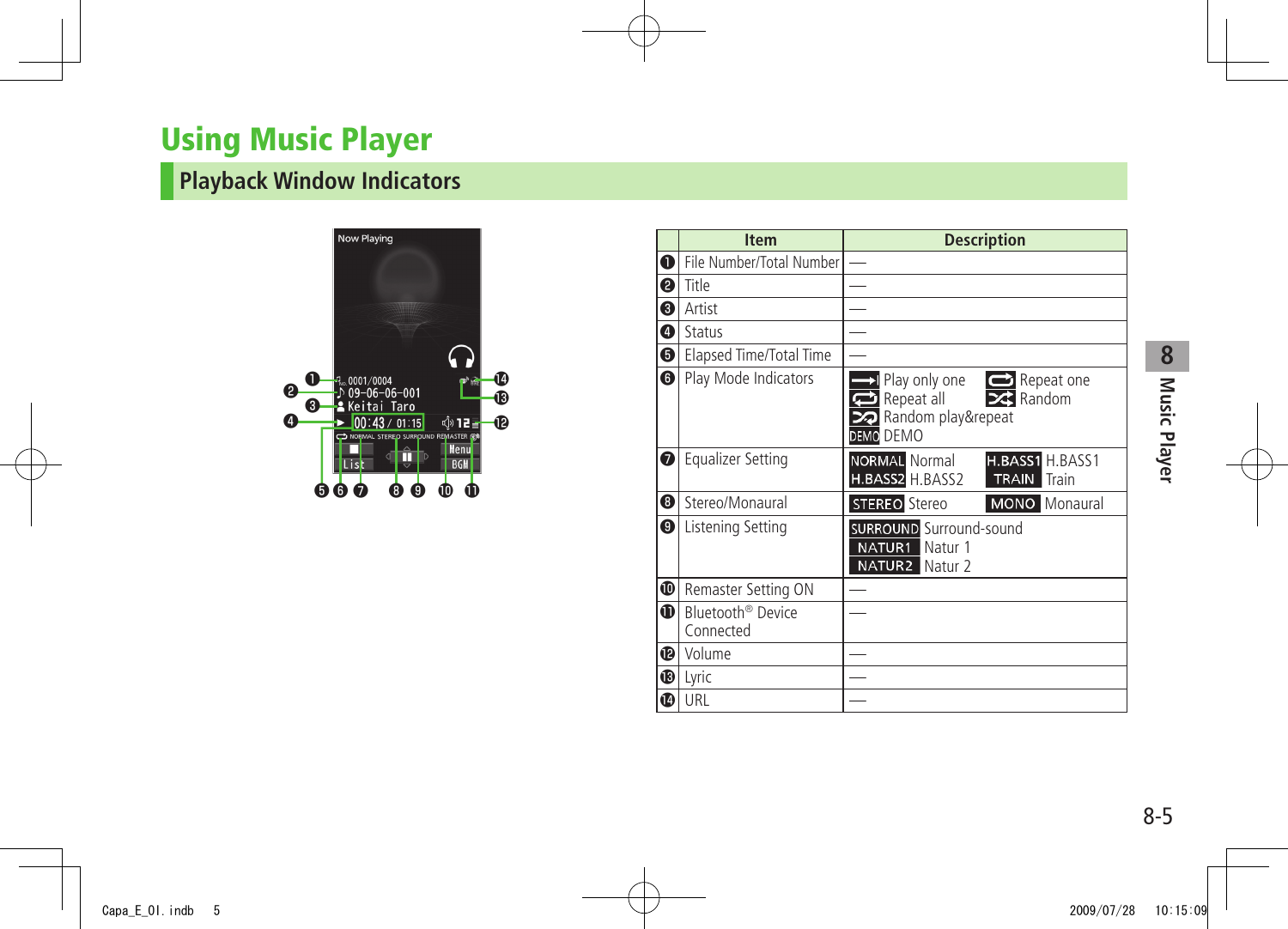## <span id="page-5-0"></span>**Playing Music**

Press and hold (**III**)

Player Menu window appears.

● Last playback window appears. To open Player menu: (DUTANE) twice.

| Music Plaver         |
|----------------------|
| <b>Tracks</b><br>÷AI |
| 图Artist              |
| <b>GAIbum</b>        |
| l∭Genre              |
| <b>Play List</b>     |
|                      |

#### **Player Menu Window**

## **2** Select a category (See below)

| <b>Item</b>       | <b>Operation/Description</b>             |
|-------------------|------------------------------------------|
| <b>All Tracks</b> | Select files from 931P & microSD Card    |
| <b>Artist</b>     | Select files from Artist folder          |
| Album             | Select files from Album folder           |
| Genre             | Select files from Genre folder           |
| <b>Play List</b>  | Select group of files saved to Play List |

● ★ appears for currently/previously played Play List.

**3** Select a file

Selected file plays.

- ★ appears for currently/previously played file.
- Playback Window Operations: C=P.8-7

 $\bullet$  To end playback,  $\text{Q}$ [ $\text{I}$ 

#### **Note**

- Alternatively, follow these steps to play back music files: **Main Menu** Music Player > Player
- mp4/3gp files in Ring Songs&Tones folder can also be played in Music Player.
- When playing back files with handset closed, missed calls or new messages cannot be checked by **a** even if **Info Notice Setting** ( P.18-7) is **ON**.

## **Changing Play Mode**

Press and hold (**m**)

Player Menu window appears.

**.** Last playback window appears. To open Player menu:  $\overline{m}$  twice.

# **2**  $\boxed{\mathbf{Y}}$  [Menu]  $\rightarrow$  *Play mode setting*

## **3** Select an item (See below)

| <b>Item</b>       | <b>Operation/Description</b>                      |
|-------------------|---------------------------------------------------|
| <b>Normal</b>     | Play all files in selected category/Play List     |
| Play only one     | Play selected file                                |
| <b>Repeat one</b> | Repeat selected file                              |
| <b>Repeat all</b> | Repeat all files in selected category/Play List   |
| Random            | Play selected category/Play List files randomly   |
| Random            | Repeat selected category/Play List files randomly |
| play&repeat       |                                                   |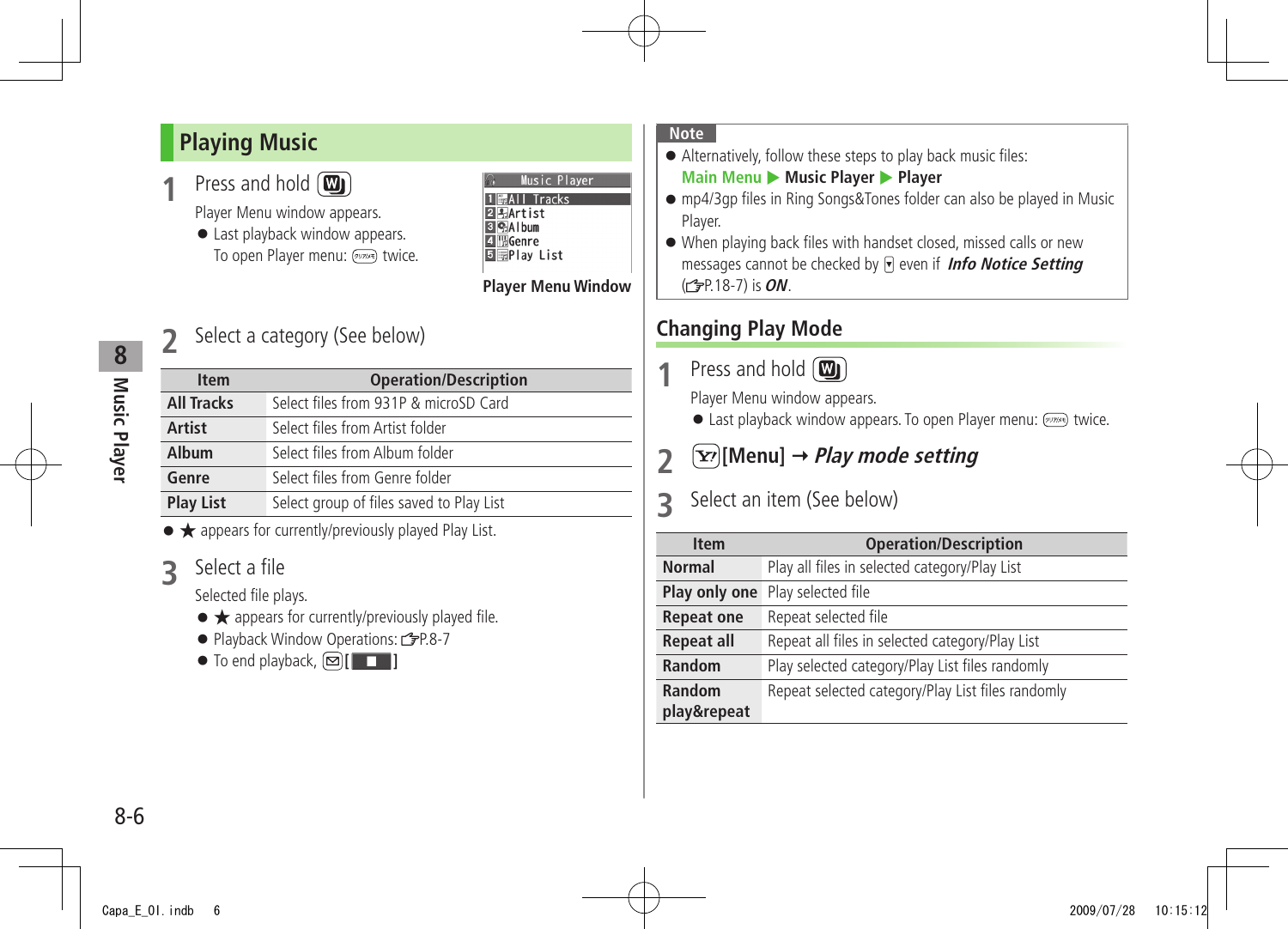## <span id="page-6-0"></span>**Using Other Functions while Listening to Music (Play Background)**

Use Phone Book, Messaging, Internet, etc. while listening to music.

- **1** While playing file, **[BGM]**
- To end,  $\bigcirc$  in Standby  $\rightarrow$  **End player**

#### **Note**

- Some functions cannot operate simultaneously.
- Volume or play mode change is not available during Play Background.

## **Playing Chaku-Uta Full® /WMA Files as Demo**

**Main Menu > Music Player > Data Manager** 

**1** Select an item (See below)

| <b>Item</b>        | <b>Operation/Description</b>                 |
|--------------------|----------------------------------------------|
| <b>Main Folder</b> | View Chaku-Uta Full® list                    |
|                    | $\geq$ Select a folder                       |
|                    | • To view file list in handset/microSD Card: |
|                    | @][Phone/microSD]                            |
| <b>WMA</b>         | View WMA list                                |

● **[o][Change]** to toggle display view in Chaku-Uta Full<sup>®</sup> and WMA list.

**2** Select a Chaku-Uta Full<sup>®</sup> or WMA file

Demonstration playback starts.

## **Playback Window Operations**

| <b>Adjust Volume</b>                                   | $\circ$ ) or मिन                                                                                                         |
|--------------------------------------------------------|--------------------------------------------------------------------------------------------------------------------------|
| Play Previous*                                         | $\Box$ or press and hold $\Box$<br>• When playback time is over<br>three seconds, previous file<br>plays from beginning. |
| Play Next*                                             | $\Box$ or press and hold $\P$                                                                                            |
| <b>Rewind</b>                                          | Press and hold c                                                                                                         |
| <b>Forward</b>                                         | Press and hold $\lceil$ of                                                                                               |
| Pause/Resume                                           | $\bullet$<br>Ш                                                                                                           |
| <b>Stop</b>                                            | ⊠∥                                                                                                                       |
| <b>View Next Jacket/Lyric</b>                          | 3)                                                                                                                       |
| <b>View Previous Jacket/Lyric</b>                      | $\top$                                                                                                                   |
| Switch Jacket/Lyric Display                            | $\mathcal{L}$                                                                                                            |
| <b>Switch Playlist/Playback</b><br>Window <sup>*</sup> | (ම)[List/Player]                                                                                                         |
| Play Background*                                       | $\Omega$ [BGM]                                                                                                           |
| Switch Remaster (C <sub>P</sub> P.8-8)                 | 91                                                                                                                       |
| Switch Listening (F P.8-8)                             | 8)                                                                                                                       |
| Switch Equalizer (C <sub>P</sub> P.8-8)                | $\tau$                                                                                                                   |

\* Not available for playback as a demo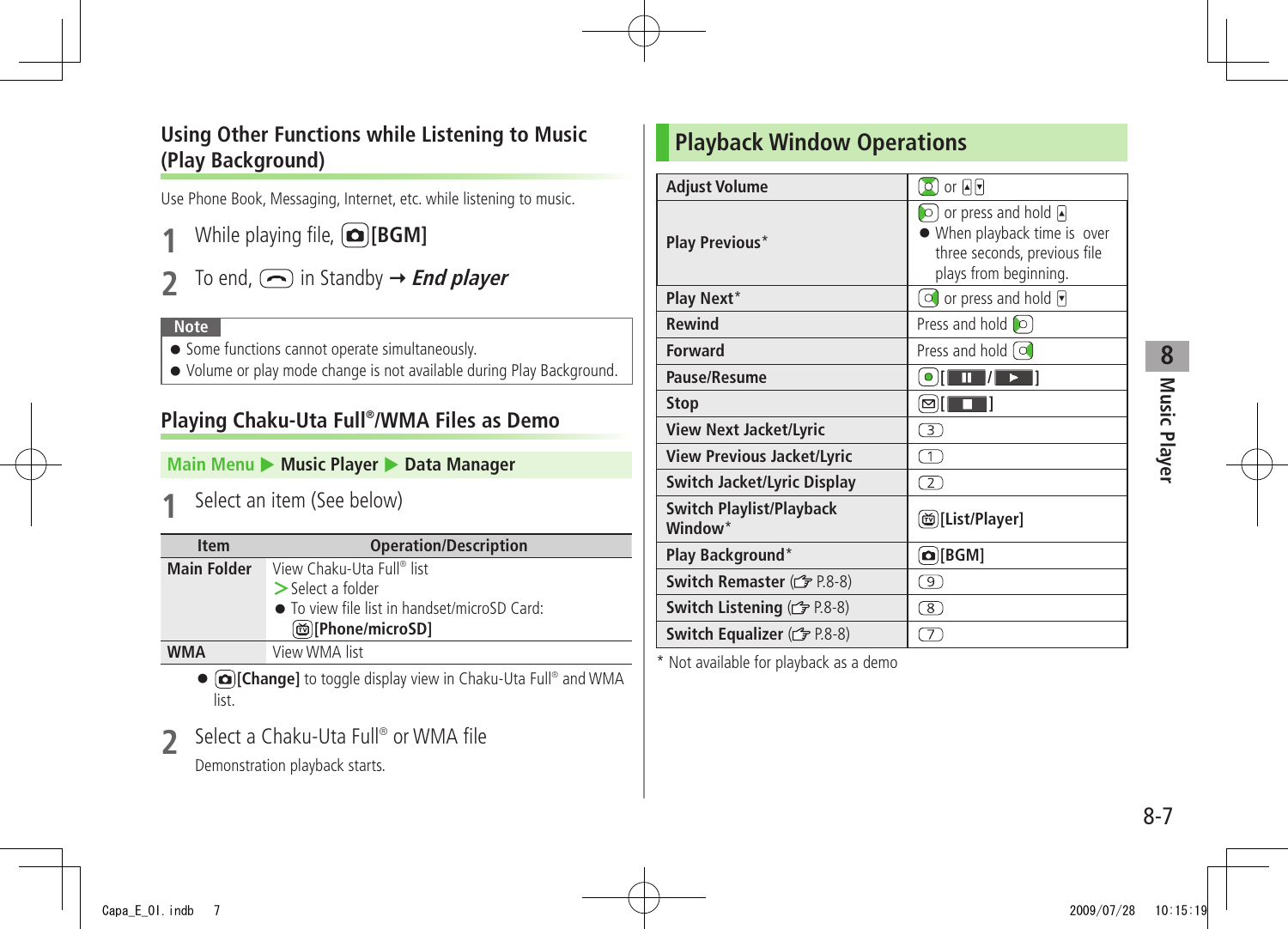## <span id="page-7-0"></span>**Functions while Playing Files**

## ■ Set Sound Effect

 $>$  While playing file,  $\boxed{\mathbf{x}}$  [Menu]  $\rightarrow$  **Sound effect**  $\rightarrow$  Select an item (See below)

| <b>Item</b>      | <b>Operation/Description</b>                                                                                                                                                                                                                                                                                              |
|------------------|---------------------------------------------------------------------------------------------------------------------------------------------------------------------------------------------------------------------------------------------------------------------------------------------------------------------------|
| Remaster         | Complement sound from earphone or Bluetooth <sup>®</sup> device<br>to bring close to original sound<br>$>$ ON or OFF                                                                                                                                                                                                      |
| Listening        | Add listening effect to sound from earphone or Bluetooth®<br>device<br>$\triangleright$ Select an item<br>· <b>Surround-sound</b> : Reproduce natural and<br>stereophonic sound<br>· <b>Natur 1 or Natur 2</b> : Complement sound specific to<br>earphone to reproduce natural sound<br>· OFF: Turn off Listening setting |
| <b>Equalizer</b> | Change quality of sound from earphone or Bluetooth <sup>®</sup><br>device<br>$>$ Select an item<br>· <b>Normal</b> : Reproduce normal sound<br>· H. BASS1: Enhance low-pitched sound<br>· H. BASS2: Enhance low-pitched sound even more<br>· Train: Minimize sound leakage                                                |

## ■ **Functions Available in Playback Window**

 $\triangleright$  While playing file,  $\triangleright$  [**Menu**]  $\rightarrow$  Select an item (See below)

| <b>Item</b>                      | <b>Operation/Description</b>                         |
|----------------------------------|------------------------------------------------------|
| <b>Player menu</b>               | Show Player menu                                     |
| Play mode                        | Change play mode $(\mathcal{F}P.8-6)$                |
| setting                          |                                                      |
| Sound effect                     | (fdpleft)                                            |
| Music info                       | Show song title, artist and playback time            |
| <b>Connect to</b>                | Open site link                                       |
| Website                          | $>$ YFS                                              |
| Display Image                    | Show jacket                                          |
| <b>Display lyric</b>             | Show lyric                                           |
|                                  | <b>Previous image/</b> Show previous jacket or lyric |
| <b>Previous lyric</b>            |                                                      |
| Next image/<br><b>Next lyric</b> | Show next jacket or lyric                            |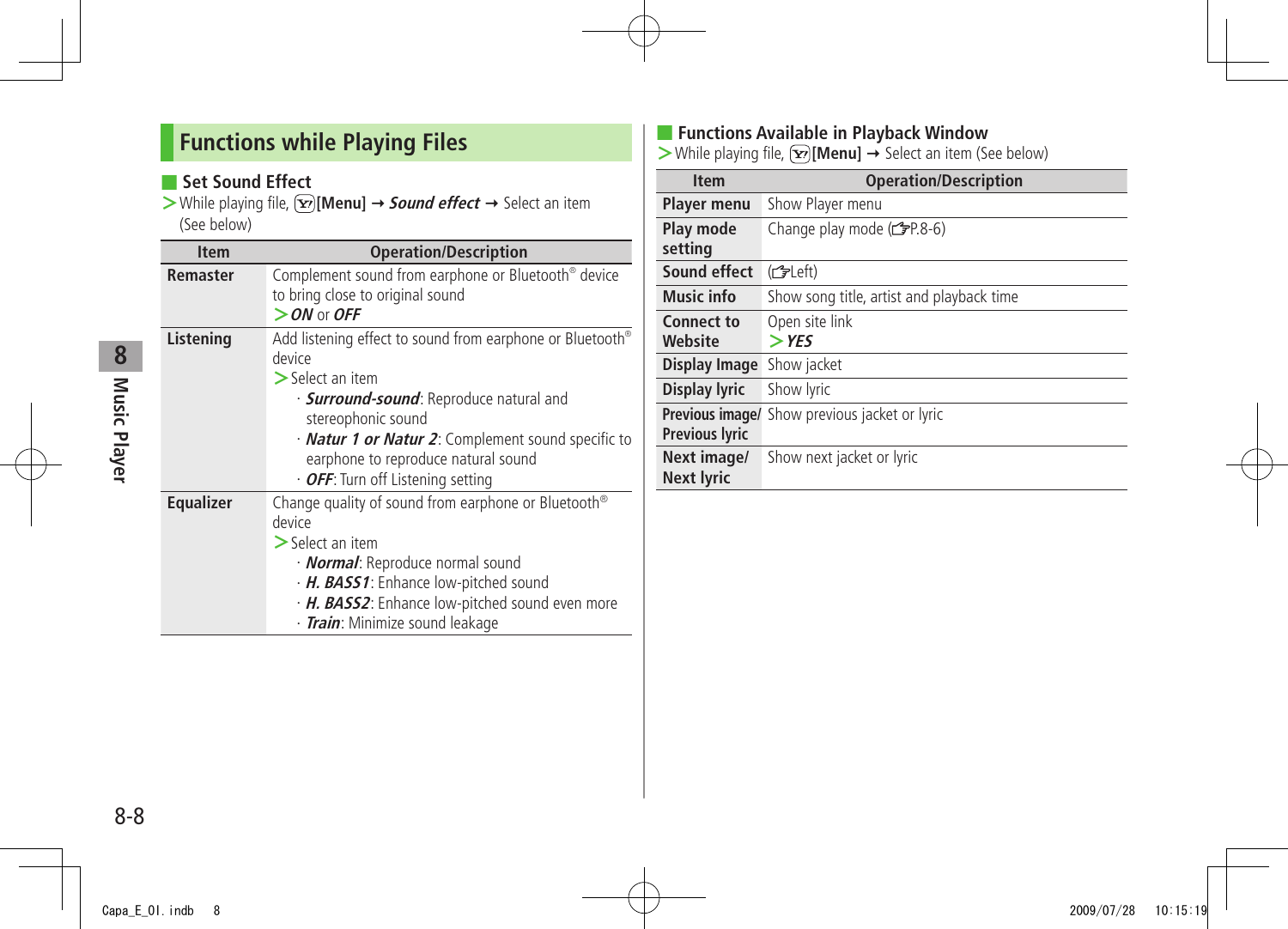## <span id="page-8-0"></span>**Chaku-Uta Full® /WMA List**

#### **From Main Menu > Music Player > Data Manager**

- **Confirm Memory Status**
- **> [Menu] Memory Status**
- **Functions Available in Chaku-Uta Full® Folder List**
- $>$  **Main Folder**  $\rightarrow$  Highlight a folder  $\rightarrow \infty$  [Menu]  $\rightarrow$  Select an item (See below)

| <b>Item</b>        | <b>Operation/Description</b>                                       |
|--------------------|--------------------------------------------------------------------|
| Add folder         | > Enter folder name                                                |
| <b>Edit folder</b> | $\triangleright$ Enter folder name                                 |
| name               |                                                                    |
|                    | <b>Delete folder</b> $\geq$ Enter Phone Password $\rightarrow$ YES |
| <b>Memory</b>      | > Confirm memory status/total files                                |
| <b>Status</b>      |                                                                    |

## ■ **Functions Available in Chaku-Uta Full® /WMA File List**

 $>$  **Main Folder** or **WMA** ( $\rightarrow$  Select a folder)  $\rightarrow$  Highlight a file  $\rightarrow$  $\boxed{\mathbf{Y}}$  [Menu]  $\rightarrow$  Select an item (See below)

| <b>Item</b>                   | <b>Operation/Description</b>                                                                  |
|-------------------------------|-----------------------------------------------------------------------------------------------|
| Set as ring<br>tone (Fullsong | Set Chaku-Uta Full® as ringtone<br>> Fullsong ring tone $\rightarrow$ Select an item          |
| ring tone) $1$                |                                                                                               |
| Set as ring                   | Set a segment of Chaku-Uta Full® as ringtone                                                  |
| tone (Point                   | <b>&gt; Point ring tone <math>\rightarrow</math></b> Select a segment $\rightarrow$ Select an |
| ring tone) $1$                | item                                                                                          |
|                               | $\bullet$ To confirm segment: $\textcircled{=}$ [Play]                                        |
| <b>Music info</b>             | Show song title, artist and playback time                                                     |
| Move $1$                      | $>$ Select a storage                                                                          |

| <b>Item</b>                                                            | <b>Operation/Description</b>                           |
|------------------------------------------------------------------------|--------------------------------------------------------|
| Move to<br>microSD $1$                                                 | Move a Chaku-Uta Full® to microSD Card                 |
| Add folder <sup>1</sup>                                                | $\blacktriangleright$ Enter folder name                |
| Multiple-                                                              | Select multiple Chaku-Uta Full® files                  |
| choice $1$                                                             | > Check Chaku-Uta Full® files → $(x)$ [Menu] → Delete, |
|                                                                        | Move or Send Ir data → Operate selected item           |
| <b>Connect to</b><br>Website <sup>1</sup>                              | Open site link<br>$>$ YES                              |
| Display image                                                          | Show jacket                                            |
| <b>Memory</b><br><b>Status</b>                                         | Memory status/total number of files appears            |
| DEL all                                                                | Delete all WMA licenses                                |
| licenses $2$                                                           | > Enter Phone Password $\rightarrow$ YES               |
| Delete this                                                            | $>$ YES                                                |
| Delete all                                                             | Delete all files in folder                             |
|                                                                        | > Enter Phone Password $\rightarrow$ YES               |
| Attach to<br>$S!$ Mail <sup>1</sup>                                    | Send a file via S! Mail (from Step 2 on P.13-4)        |
| Send Ir data 1                                                         | (C <sub>FP</sub> P.10-3)                               |
| $\mathsf{I} \mathsf{C}$                                                | (C <sub>3</sub> P.10-5)                                |
| transmission <sup>1</sup>                                              |                                                        |
| Take contents $(\mathcal{F}P.9-5)$<br>key <sup>1</sup>                 |                                                        |
| <sup>1</sup> Chaku-Uta Full® files only<br><sup>2</sup> WMA files only |                                                        |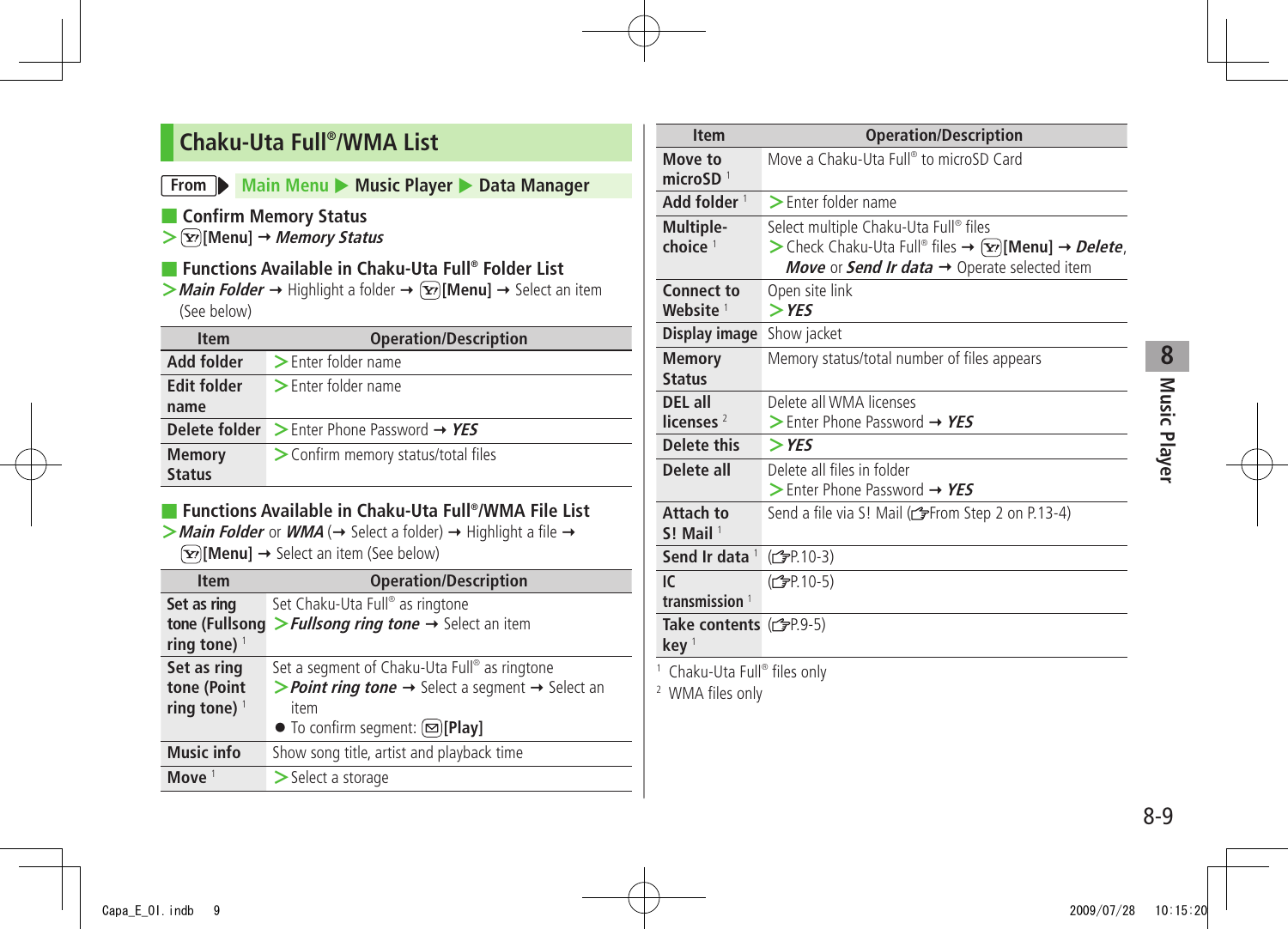## <span id="page-9-0"></span>**Using Play List**

**Use Play List to organize Data Folder music files. Select Music folder files to create Play List links to each file in its original folder.**

## **Creating New Play Lists**

- Save up to 30 Play Lists with up to 100 songs per list.
- Music files saved on microSD Card are also savable.
	- **Press and hold (W)**

Player menu appears.

- $\bullet$  Last playback window appears. To open Player menu:  $(917)$  twice
- *Play List*  $\rightarrow$   $\boxed{\mathbf{Y}}$ *[Menu]*  $\rightarrow$ **Create play list**  $\rightarrow$  **Select a** category and show file list  $\rightarrow$  Check files to save to Play List  $\rightarrow$ **[Finish]**



#### **Note**

● Create WMA Play Lists (using Windows Media® Player) or SD Audio Play Lists (using SD-Juke Box) on PC. Maximum number of Play Lists to create and songs to save is as follows: WMA Play Lists: 100 Play Lists; 250 songs per list SD Audio Play Lists: 99 Play Lists; 99 songs per list

## **Playing Songs from Play List**

**Press and hold (WI)** 

Player menu appears.

- **.** Last playback window appears. To open Player menu: (70784) twice
- **2** *Play List* → Select a Play List
	- To play back selected Play List from the beginning: **[Play]**



**Play List Contents Window**

**3** Select a file

Selected file plays back.

#### **Note**

**Play List Window**

 $\sqrt{2}$  keitai-001

SD-Audio tracks

● mp4/3gp files in Ring Songs&Tones folder can also be added to Play List.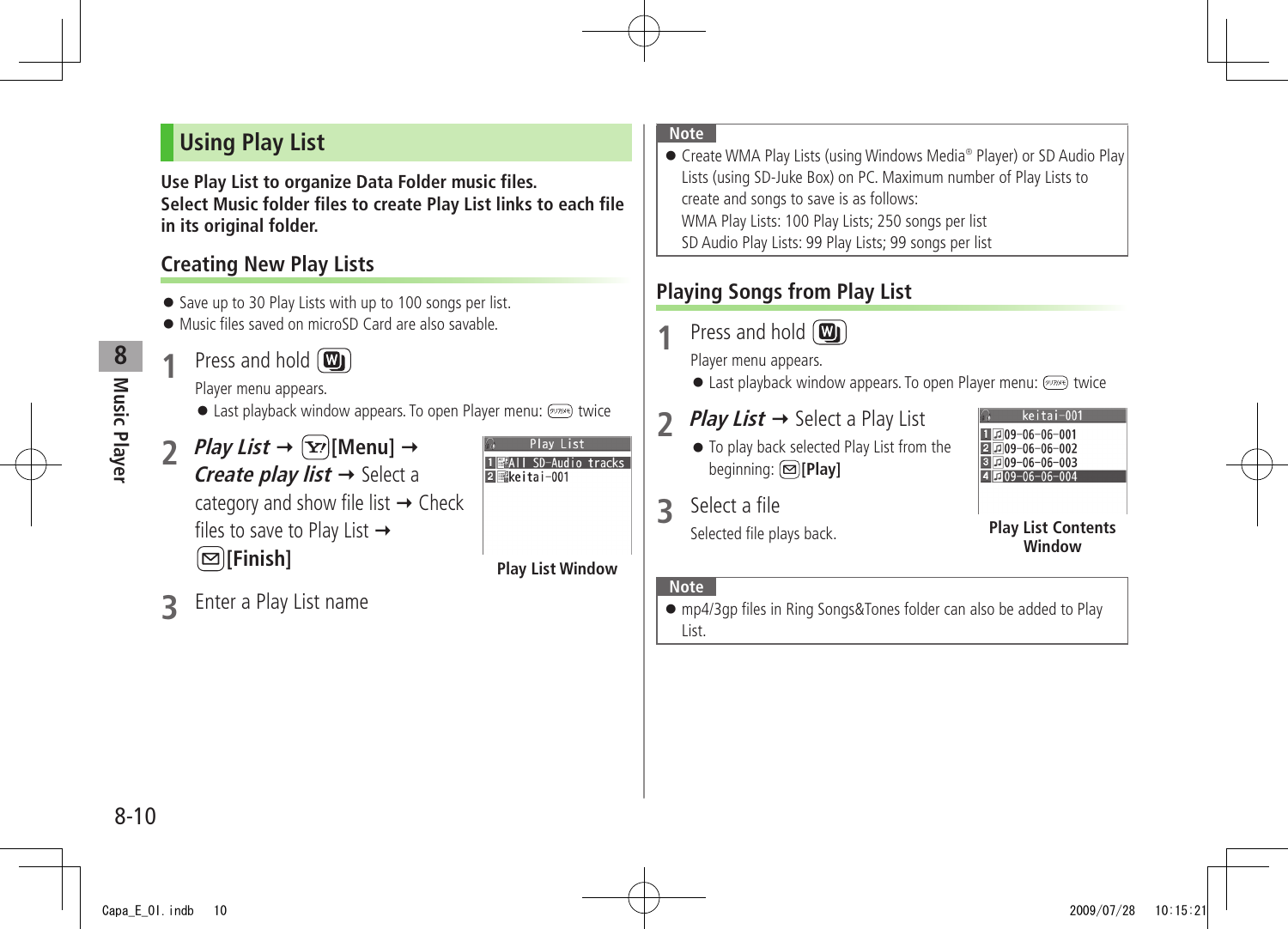# <span id="page-10-0"></span>**Play List**

## Press and hold **3** Play List

#### ■ **Functions Available in Play List Window**

 $\triangleright$  (Highlight a Play List)  $\overline{X}$  [Menu]  $\rightarrow$  Select an item (See below)

| <b>Item</b>                          | <b>Operation/Description</b>                                                                                                                                          |
|--------------------------------------|-----------------------------------------------------------------------------------------------------------------------------------------------------------------------|
| <b>Player menu</b>                   | Open Player menu                                                                                                                                                      |
| Play mode<br>setting                 | Change play mode (子P.8-6)                                                                                                                                             |
| Create<br>play list                  | Create a new Play List (CPP.8-10)                                                                                                                                     |
| <b>Copy play list</b> Copy Play List | > Enter a Play List name                                                                                                                                              |
| Edit pl. list<br>name                | Edit Play List name<br>> Edit Play List name                                                                                                                          |
| Add                                  | Add files to Play List<br>$\triangleright$ Select a category, and open a Play List $\rightarrow$ Check files<br>to add $\rightarrow \text{[}\square\text{]}$ [Finish] |
| <b>Delete</b><br>play list           | $\triangleright$ Select an item $\rightarrow$ Operate selected item                                                                                                   |

### ■ **Functions Available in Play List Contents Window**

 $>$  Select a Play List  $\rightarrow$  (Highlight a file)  $\rightarrow$   $\infty$  [Menu]  $\rightarrow$  Select an item (See below)

| <b>Item</b>          | <b>Operation/Description</b>              |
|----------------------|-------------------------------------------|
| <b>Player menu</b>   | Open Player menu                          |
| Play mode<br>setting | Change play mode $(\mathcal{F}P.8-6)$     |
| <b>Music info</b>    | Show song title, artist and playback time |

| <b>Item</b>                      | <b>Operation/Description</b>                                                                                                                                              |
|----------------------------------|---------------------------------------------------------------------------------------------------------------------------------------------------------------------------|
| Add                              | Add files to Play List                                                                                                                                                    |
|                                  | $\triangleright$ Select a category, and show contents window $\rightarrow$<br>Check files to add $\textcircled{=}$ [Finish]                                               |
|                                  |                                                                                                                                                                           |
| <b>DEL</b> from                  | Delete files from Play List                                                                                                                                               |
| play list                        | $\triangleright$ Select an item $\rightarrow$ Operate selected item                                                                                                       |
| Order to play                    | $\triangleright$ Select a file from Play List to change playing order $\rightarrow$<br>$\left[ \circ \right]$ to change order $\rightarrow \left[ \circ \right]$ [Select] |
|                                  | • Repeat steps above to change order $\rightarrow \Box$ [Set]                                                                                                             |
| Add to                           | Add files to another Play List                                                                                                                                            |
| play list                        | > Add one or Add some $(\rightarrow$ For Add some, check                                                                                                                  |
|                                  | files $\rightarrow \Box$ [Finish]) $\rightarrow$ Select a Play List                                                                                                       |
| <b>Display image</b> Show jacket |                                                                                                                                                                           |